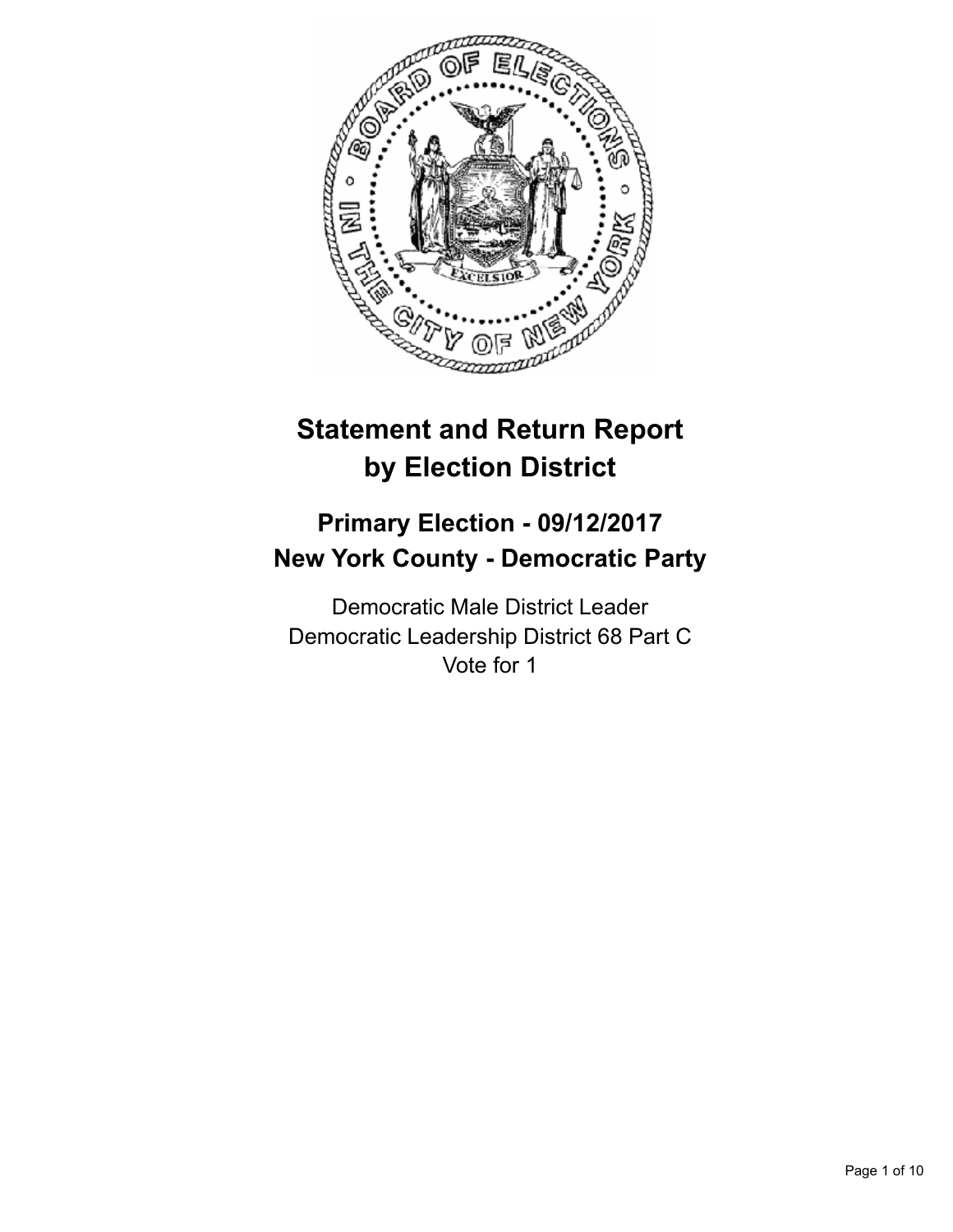

| PUBLIC COUNTER                                           | 69 |
|----------------------------------------------------------|----|
| MANUALLY COUNTED EMERGENCY                               | 0  |
| <b>ABSENTEE / MILITARY</b>                               |    |
| <b>AFFIDAVIT</b>                                         | 0  |
| <b>Total Ballots</b>                                     | 70 |
| Less - Inapplicable Federal/Special Presidential Ballots | 0  |
| <b>Total Applicable Ballots</b>                          | 70 |
| <b>KELMY RODRIQUEZ</b>                                   | 19 |
| <b>JOHN RUIZ</b>                                         | 30 |
| <b>Total Votes</b>                                       | 49 |
| Unrecorded                                               | 21 |

#### **004/68**

| PUBLIC COUNTER                                           | 89 |
|----------------------------------------------------------|----|
| MANUALLY COUNTED EMERGENCY                               | 0  |
| ABSENTEE / MILITARY                                      | 3  |
| AFFIDAVIT                                                | 0  |
| <b>Total Ballots</b>                                     | 92 |
| Less - Inapplicable Federal/Special Presidential Ballots | 0  |
| <b>Total Applicable Ballots</b>                          | 92 |
| <b>KELMY RODRIQUEZ</b>                                   | 28 |
| <b>JOHN RUIZ</b>                                         | 43 |
| <b>Total Votes</b>                                       | 71 |
| Unrecorded                                               | 21 |

| PUBLIC COUNTER                                           | 81 |
|----------------------------------------------------------|----|
| <b>MANUALLY COUNTED EMERGENCY</b>                        | 0  |
| ABSENTEE / MILITARY                                      |    |
| AFFIDAVIT                                                | 0  |
| <b>Total Ballots</b>                                     | 82 |
| Less - Inapplicable Federal/Special Presidential Ballots | 0  |
| <b>Total Applicable Ballots</b>                          | 82 |
| <b>KELMY RODRIQUEZ</b>                                   | 29 |
| <b>JOHN RUIZ</b>                                         | 40 |
| <b>GARY GOODMAN (WRITE-IN)</b>                           |    |
| <b>Total Votes</b>                                       | 70 |
| Unrecorded                                               | 12 |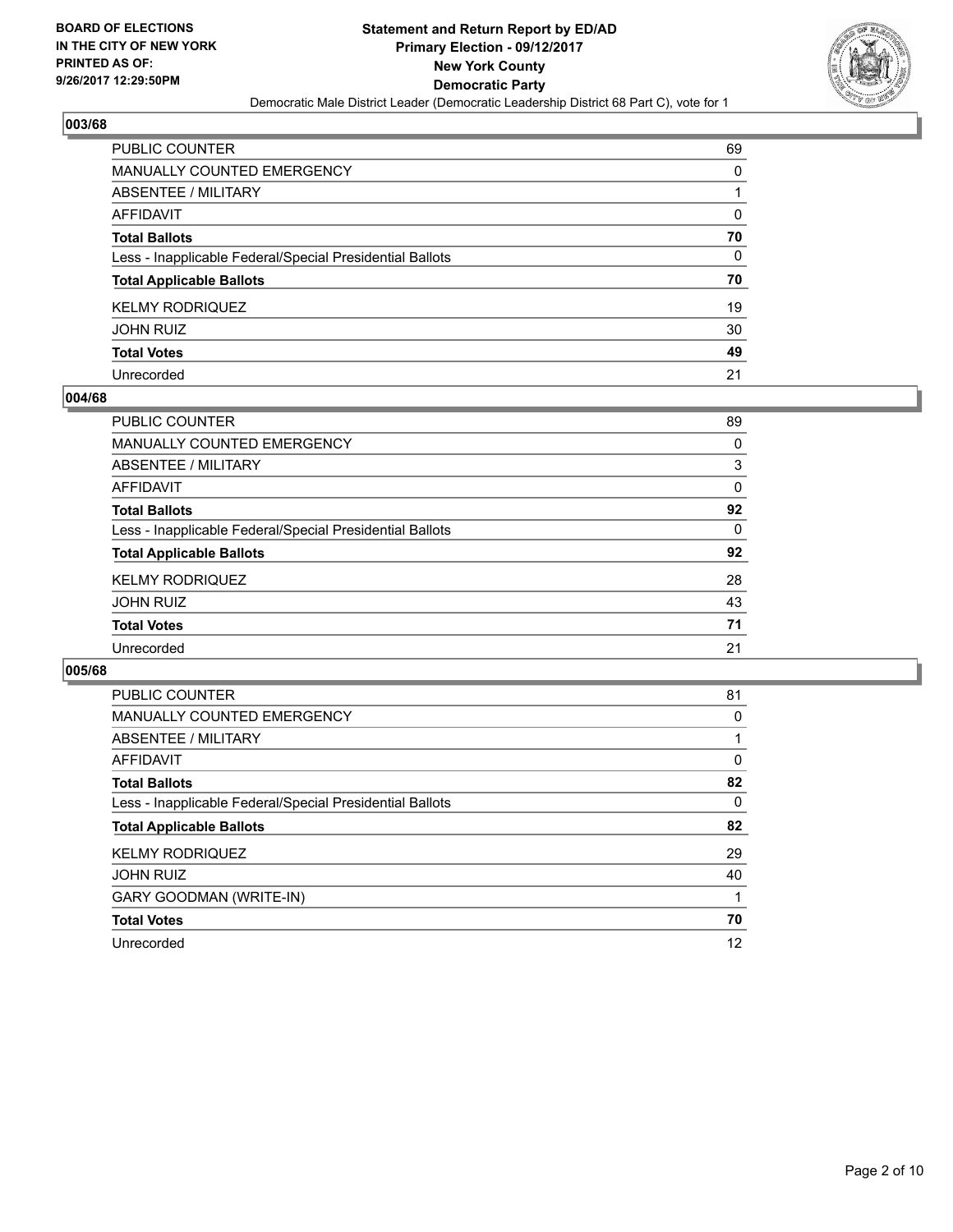

| <b>PUBLIC COUNTER</b>                                    | 47             |
|----------------------------------------------------------|----------------|
| <b>MANUALLY COUNTED EMERGENCY</b>                        | 0              |
| ABSENTEE / MILITARY                                      | 9              |
| AFFIDAVIT                                                | $\overline{2}$ |
| <b>Total Ballots</b>                                     | 58             |
| Less - Inapplicable Federal/Special Presidential Ballots | 0              |
| <b>Total Applicable Ballots</b>                          | 58             |
| <b>KELMY RODRIQUEZ</b>                                   | 16             |
| <b>JOHN RUIZ</b>                                         | 25             |
| UNATTRIBUTABLE WRITE-IN (WRITE-IN)                       |                |
| <b>Total Votes</b>                                       | 42             |
|                                                          |                |

#### **007/68**

| PUBLIC COUNTER                                           | 51 |
|----------------------------------------------------------|----|
| <b>MANUALLY COUNTED EMERGENCY</b>                        | 0  |
| ABSENTEE / MILITARY                                      | 5  |
| AFFIDAVIT                                                |    |
| <b>Total Ballots</b>                                     | 57 |
| Less - Inapplicable Federal/Special Presidential Ballots | 0  |
| <b>Total Applicable Ballots</b>                          | 57 |
| <b>KELMY RODRIQUEZ</b>                                   | 12 |
| <b>JOHN RUIZ</b>                                         | 28 |
| <b>Total Votes</b>                                       | 40 |
| Unrecorded                                               | 17 |

| <b>PUBLIC COUNTER</b>                                    | 83       |
|----------------------------------------------------------|----------|
| <b>MANUALLY COUNTED EMERGENCY</b>                        | 0        |
| ABSENTEE / MILITARY                                      |          |
| <b>AFFIDAVIT</b>                                         |          |
| <b>Total Ballots</b>                                     | 85       |
| Less - Inapplicable Federal/Special Presidential Ballots | $\Omega$ |
| <b>Total Applicable Ballots</b>                          | 85       |
| <b>KELMY RODRIQUEZ</b>                                   | 18       |
| <b>JOHN RUIZ</b>                                         | 33       |
| SAL ALBENESE (WRITE-IN)                                  |          |
| <b>Total Votes</b>                                       | 52       |
| Unrecorded                                               | 33       |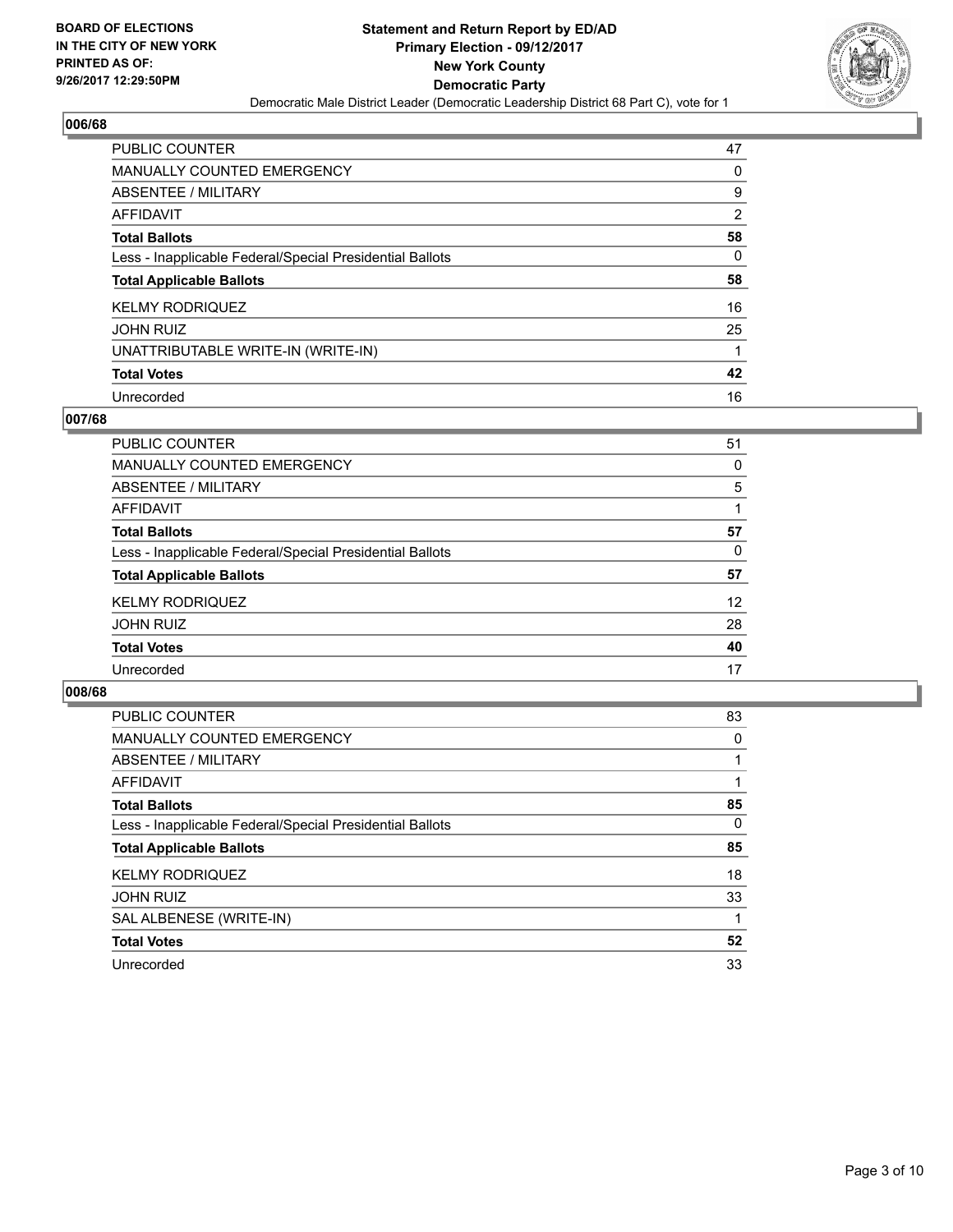

| PUBLIC COUNTER                                           | 82 |
|----------------------------------------------------------|----|
| <b>MANUALLY COUNTED EMERGENCY</b>                        | 0  |
| <b>ABSENTEE / MILITARY</b>                               | 4  |
| <b>AFFIDAVIT</b>                                         |    |
| <b>Total Ballots</b>                                     | 87 |
| Less - Inapplicable Federal/Special Presidential Ballots | 0  |
| <b>Total Applicable Ballots</b>                          | 87 |
| <b>KELMY RODRIQUEZ</b>                                   | 22 |
| <b>JOHN RUIZ</b>                                         | 32 |
| <b>Total Votes</b>                                       | 54 |
| Unrecorded                                               | 33 |

#### **010/68**

| <b>PUBLIC COUNTER</b>                                    | 70 |
|----------------------------------------------------------|----|
| MANUALLY COUNTED EMERGENCY                               | 0  |
| ABSENTEE / MILITARY                                      | 3  |
| AFFIDAVIT                                                | 0  |
| <b>Total Ballots</b>                                     | 73 |
| Less - Inapplicable Federal/Special Presidential Ballots | 0  |
| <b>Total Applicable Ballots</b>                          | 73 |
| <b>KELMY RODRIQUEZ</b>                                   | 13 |
| <b>JOHN RUIZ</b>                                         | 27 |
| MARK MENTING (WRITE-IN)                                  |    |
| <b>Total Votes</b>                                       | 41 |
| Unrecorded                                               | 32 |
|                                                          |    |

| <b>PUBLIC COUNTER</b>                                    | 87 |
|----------------------------------------------------------|----|
| MANUALLY COUNTED EMERGENCY                               | 0  |
| ABSENTEE / MILITARY                                      | 2  |
| AFFIDAVIT                                                |    |
| <b>Total Ballots</b>                                     | 90 |
| Less - Inapplicable Federal/Special Presidential Ballots | 0  |
| <b>Total Applicable Ballots</b>                          | 90 |
| <b>KELMY RODRIQUEZ</b>                                   | 26 |
| <b>JOHN RUIZ</b>                                         | 39 |
| <b>Total Votes</b>                                       | 65 |
| Unrecorded                                               | 25 |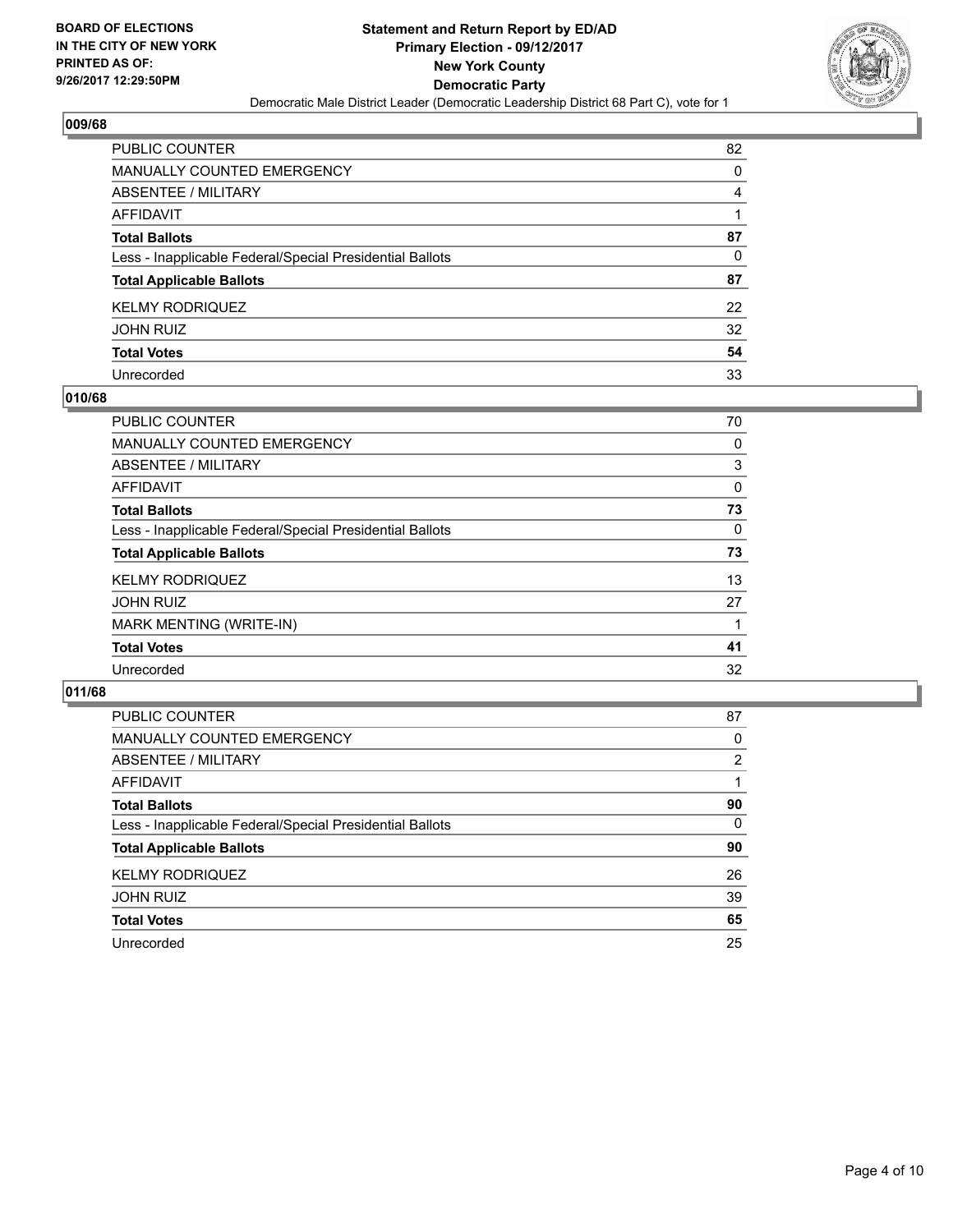

| PUBLIC COUNTER                                           | 34 |
|----------------------------------------------------------|----|
| <b>MANUALLY COUNTED EMERGENCY</b>                        | 0  |
| <b>ABSENTEE / MILITARY</b>                               | 0  |
| <b>AFFIDAVIT</b>                                         | 0  |
| <b>Total Ballots</b>                                     | 34 |
| Less - Inapplicable Federal/Special Presidential Ballots | 0  |
| <b>Total Applicable Ballots</b>                          | 34 |
| <b>KELMY RODRIQUEZ</b>                                   | 13 |
| <b>JOHN RUIZ</b>                                         | 13 |
| <b>Total Votes</b>                                       | 26 |
| Unrecorded                                               | 8  |

### **013/68**

| <b>PUBLIC COUNTER</b>                                    | 38             |
|----------------------------------------------------------|----------------|
| MANUALLY COUNTED EMERGENCY                               | 0              |
| ABSENTEE / MILITARY                                      | $\overline{2}$ |
| AFFIDAVIT                                                | 0              |
| <b>Total Ballots</b>                                     | 40             |
| Less - Inapplicable Federal/Special Presidential Ballots | 0              |
| <b>Total Applicable Ballots</b>                          | 40             |
| <b>KELMY RODRIQUEZ</b>                                   | 16             |
| <b>JOHN RUIZ</b>                                         | 15             |
| <b>Total Votes</b>                                       | 31             |
| Unrecorded                                               | 9              |

| <b>PUBLIC COUNTER</b>                                    | 36 |
|----------------------------------------------------------|----|
| <b>MANUALLY COUNTED EMERGENCY</b>                        | 0  |
| ABSENTEE / MILITARY                                      |    |
| AFFIDAVIT                                                | 0  |
| <b>Total Ballots</b>                                     | 37 |
| Less - Inapplicable Federal/Special Presidential Ballots | 0  |
| <b>Total Applicable Ballots</b>                          | 37 |
| <b>KELMY RODRIQUEZ</b>                                   | 12 |
| <b>JOHN RUIZ</b>                                         | 13 |
| <b>Total Votes</b>                                       | 25 |
| Unrecorded                                               | 12 |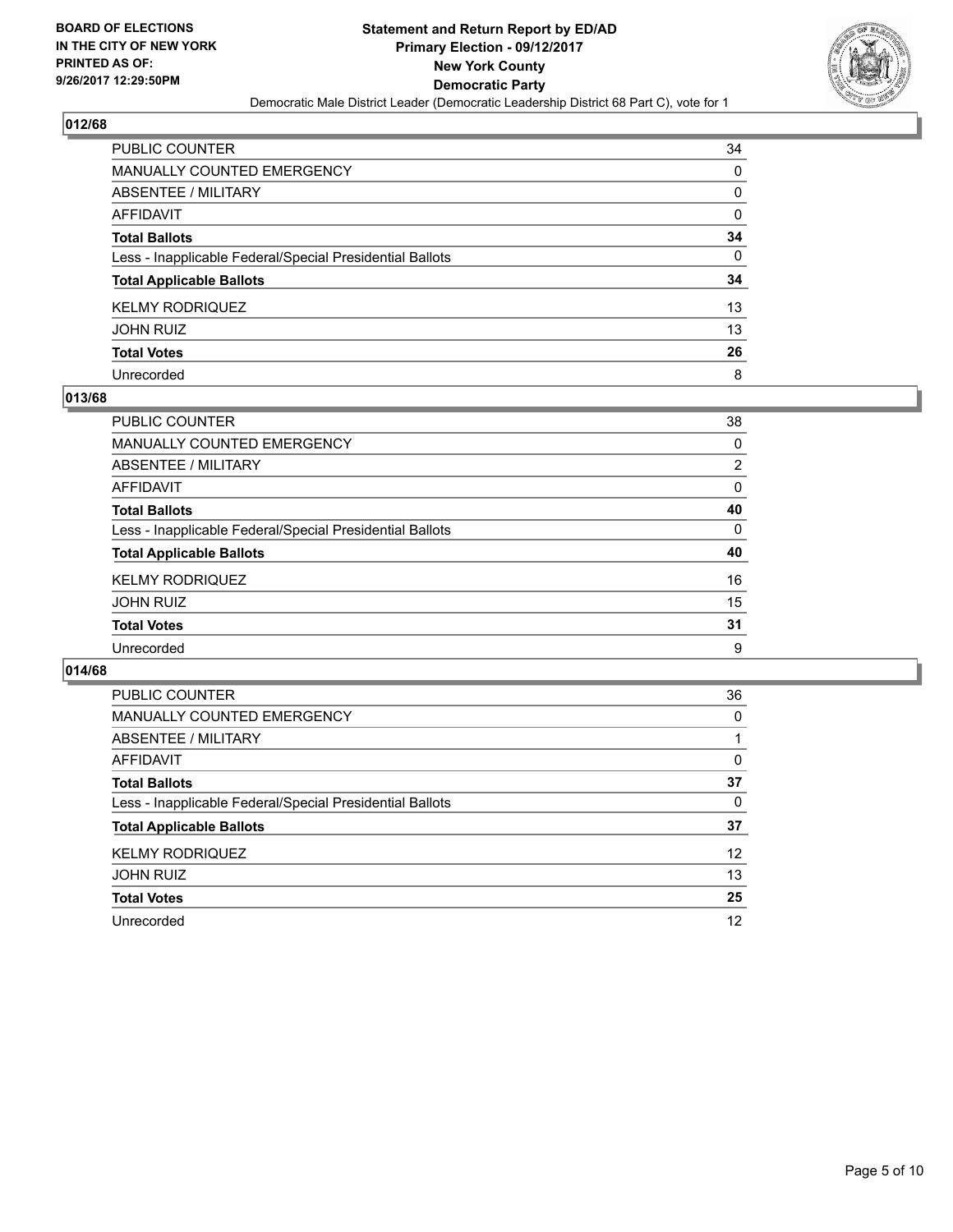

| PUBLIC COUNTER                                           | 32 |
|----------------------------------------------------------|----|
| <b>MANUALLY COUNTED EMERGENCY</b>                        | 0  |
| ABSENTEE / MILITARY                                      | 2  |
| <b>AFFIDAVIT</b>                                         | 0  |
| <b>Total Ballots</b>                                     | 34 |
| Less - Inapplicable Federal/Special Presidential Ballots | 0  |
| <b>Total Applicable Ballots</b>                          | 34 |
| <b>KELMY RODRIQUEZ</b>                                   | 13 |
| JOHN RUIZ                                                | 11 |
| <b>Total Votes</b>                                       | 24 |
| Unrecorded                                               | 10 |

#### **024/68**

| <b>PUBLIC COUNTER</b>                                    | 55             |
|----------------------------------------------------------|----------------|
| <b>MANUALLY COUNTED EMERGENCY</b>                        | 0              |
| ABSENTEE / MILITARY                                      | $\overline{2}$ |
| AFFIDAVIT                                                |                |
| <b>Total Ballots</b>                                     | 58             |
| Less - Inapplicable Federal/Special Presidential Ballots | 0              |
| <b>Total Applicable Ballots</b>                          | 58             |
| <b>KELMY RODRIQUEZ</b>                                   | 21             |
| <b>JOHN RUIZ</b>                                         | 22             |
| <b>OMAR JACKSON (WRITE-IN)</b>                           |                |
| <b>Total Votes</b>                                       | 44             |
| Unrecorded                                               | 14             |

| <b>PUBLIC COUNTER</b>                                    | 112      |
|----------------------------------------------------------|----------|
| MANUALLY COUNTED EMERGENCY                               | 0        |
| ABSENTEE / MILITARY                                      | 5        |
| AFFIDAVIT                                                | 0        |
| <b>Total Ballots</b>                                     | 117      |
| Less - Inapplicable Federal/Special Presidential Ballots | $\Omega$ |
| <b>Total Applicable Ballots</b>                          | 117      |
| <b>KELMY RODRIQUEZ</b>                                   | 50       |
| <b>JOHN RUIZ</b>                                         | 46       |
| <b>Total Votes</b>                                       | 96       |
| Unrecorded                                               | 21       |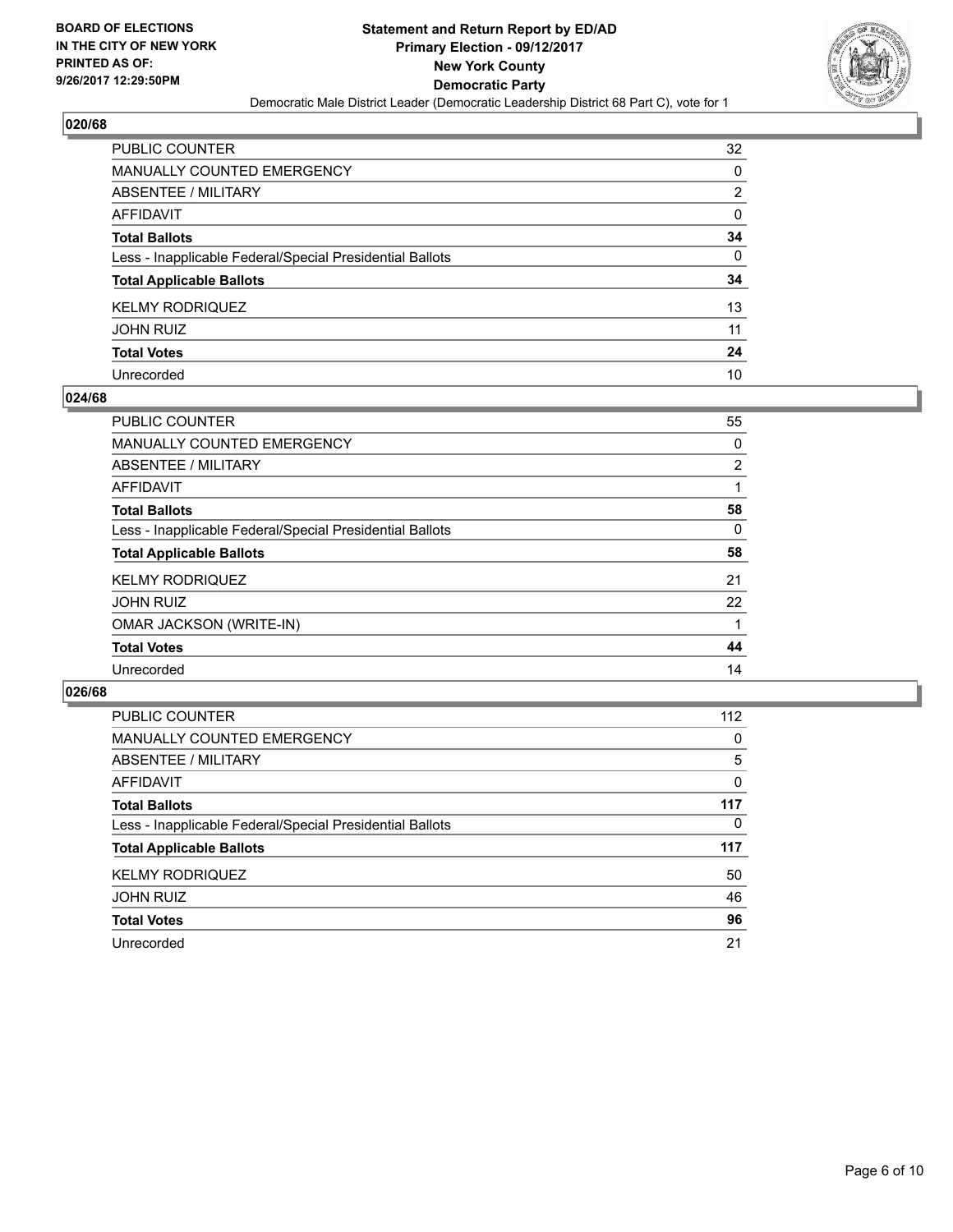

| <b>PUBLIC COUNTER</b>                                    | 101       |
|----------------------------------------------------------|-----------|
| <b>MANUALLY COUNTED EMERGENCY</b>                        | 0         |
| ABSENTEE / MILITARY                                      | 3         |
| AFFIDAVIT                                                | 0         |
| <b>Total Ballots</b>                                     | 104       |
| Less - Inapplicable Federal/Special Presidential Ballots | 0         |
|                                                          |           |
| <b>Total Applicable Ballots</b>                          |           |
| <b>KELMY RODRIQUEZ</b>                                   | 104<br>43 |
| <b>JOHN RUIZ</b>                                         | 40        |
| MARGARET S. CHIN (WRITE-IN)                              |           |
| <b>Total Votes</b>                                       | 84        |

#### **028/68**

| 75 |
|----|
| 0  |
| 4  |
|    |
| 80 |
| 0  |
| 80 |
| 28 |
| 37 |
| 65 |
| 15 |
|    |

| <b>PUBLIC COUNTER</b>                                    | 30 |
|----------------------------------------------------------|----|
| MANUALLY COUNTED EMERGENCY                               | 0  |
| ABSENTEE / MILITARY                                      |    |
| AFFIDAVIT                                                |    |
| <b>Total Ballots</b>                                     | 32 |
| Less - Inapplicable Federal/Special Presidential Ballots | 0  |
| <b>Total Applicable Ballots</b>                          | 32 |
| <b>KELMY RODRIQUEZ</b>                                   | 5  |
| <b>JOHN RUIZ</b>                                         | 18 |
| <b>Total Votes</b>                                       | 23 |
| Unrecorded                                               | 9  |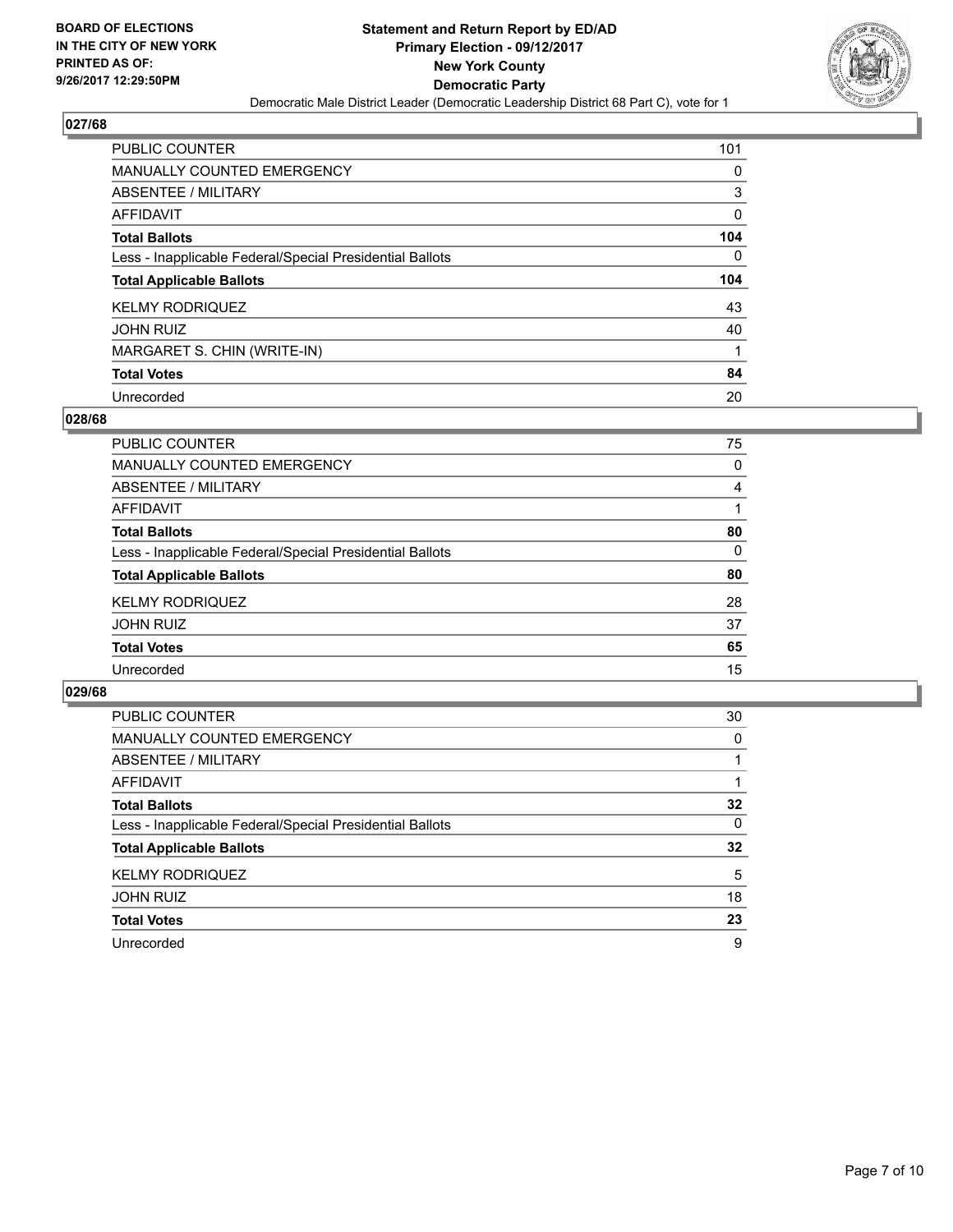

| PUBLIC COUNTER                                           | 102 |
|----------------------------------------------------------|-----|
| <b>MANUALLY COUNTED EMERGENCY</b>                        | 0   |
| ABSENTEE / MILITARY                                      | 28  |
| <b>AFFIDAVIT</b>                                         | 0   |
| <b>Total Ballots</b>                                     | 130 |
| Less - Inapplicable Federal/Special Presidential Ballots | 0   |
| <b>Total Applicable Ballots</b>                          | 130 |
| <b>KELMY RODRIQUEZ</b>                                   | 44  |
| <b>JOHN RUIZ</b>                                         | 55  |
| ADRIANO ESPAILLAT (WRITE-IN)                             | 1   |
| UNATTRIBUTABLE WRITE-IN (WRITE-IN)                       | 1   |
| <b>Total Votes</b>                                       | 101 |
| Unrecorded                                               | 29  |

### **031/68**

| <b>PUBLIC COUNTER</b>                                    | 154 |
|----------------------------------------------------------|-----|
| <b>MANUALLY COUNTED EMERGENCY</b>                        | 0   |
| <b>ABSENTEE / MILITARY</b>                               | 5   |
| <b>AFFIDAVIT</b>                                         | 1   |
| <b>Total Ballots</b>                                     | 160 |
| Less - Inapplicable Federal/Special Presidential Ballots | 0   |
| <b>Total Applicable Ballots</b>                          | 160 |
| <b>KELMY RODRIQUEZ</b>                                   | 38  |
| <b>JOHN RUIZ</b>                                         | 57  |
| ANGELA DONADELLE (WRITE-IN)                              | 1   |
| <b>GEORGE KELLER (WRITE-IN)</b>                          | 1   |
| OMAR JACKSON (WRITE-IN)                                  | 1   |
| ROBERT RODRIGUEZ (WRITE-IN)                              | 1   |
| WILLIAM P. SMITH (WRITE-IN)                              | 1   |
| WILLIAM SMITH (WRITE-IN)                                 | 1   |
| <b>Total Votes</b>                                       | 101 |
| Unrecorded                                               | 59  |

| <b>PUBLIC COUNTER</b>                                    | 85 |
|----------------------------------------------------------|----|
| <b>MANUALLY COUNTED EMERGENCY</b>                        | 0  |
| ABSENTEE / MILITARY                                      | 0  |
| AFFIDAVIT                                                | 0  |
| <b>Total Ballots</b>                                     | 85 |
| Less - Inapplicable Federal/Special Presidential Ballots | 0  |
| <b>Total Applicable Ballots</b>                          | 85 |
| <b>KELMY RODRIQUEZ</b>                                   | 28 |
| <b>JOHN RUIZ</b>                                         | 31 |
| <b>Total Votes</b>                                       | 59 |
| Unrecorded                                               | 26 |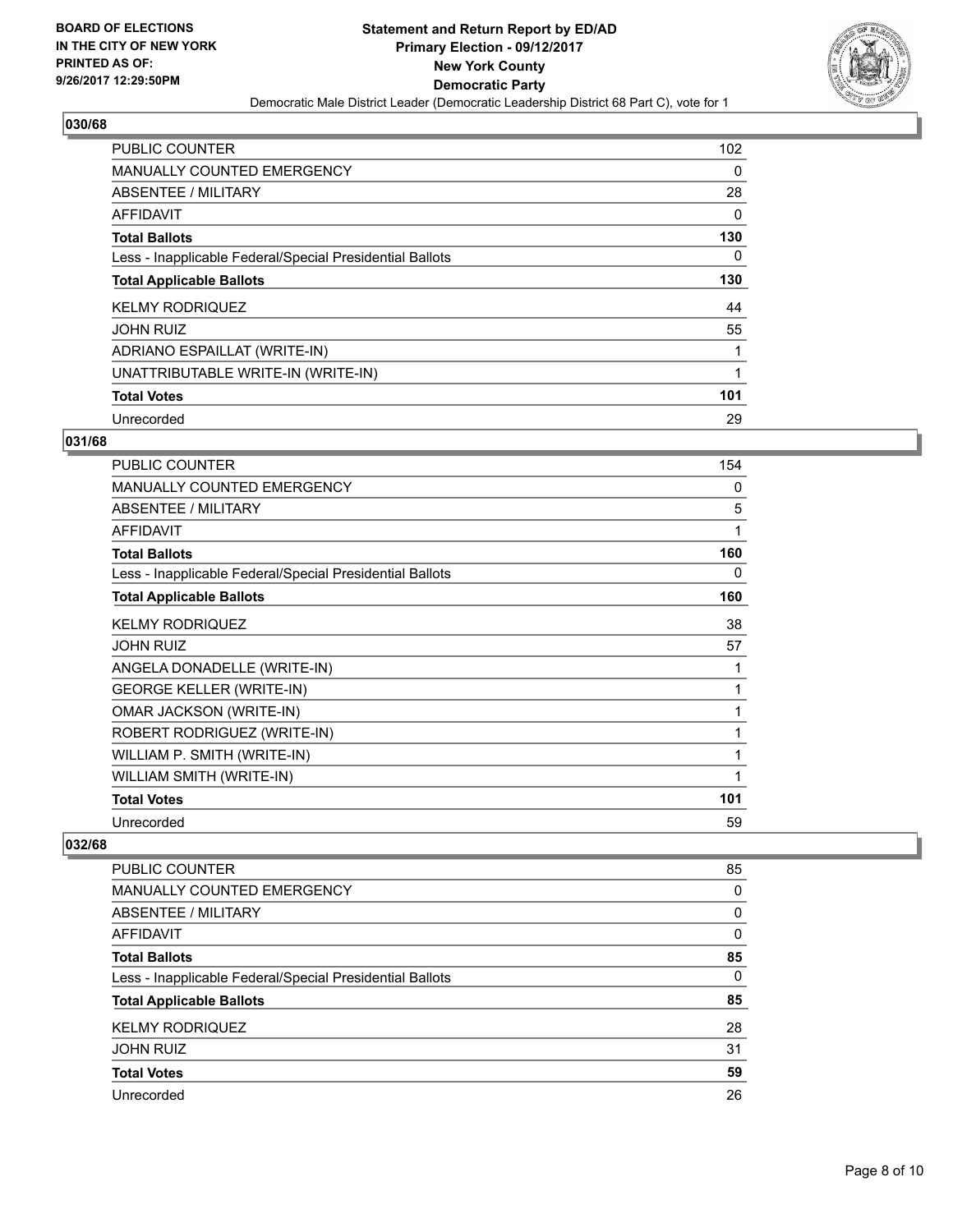

| <b>PUBLIC COUNTER</b>                                    | 76                |
|----------------------------------------------------------|-------------------|
| <b>MANUALLY COUNTED EMERGENCY</b>                        | 0                 |
| ABSENTEE / MILITARY                                      | $\overline{2}$    |
| AFFIDAVIT                                                | 0                 |
| <b>Total Ballots</b>                                     | 78                |
| Less - Inapplicable Federal/Special Presidential Ballots | 0                 |
| <b>Total Applicable Ballots</b>                          | 78                |
| <b>KELMY RODRIQUEZ</b>                                   | $12 \overline{ }$ |
| <b>JOHN RUIZ</b>                                         | 38                |
|                                                          |                   |
| <b>OMAR JACKSON (WRITE-IN)</b>                           | $\overline{2}$    |
| <b>Total Votes</b>                                       | 52                |

#### **111/68**

| PUBLIC COUNTER                                           | 54 |
|----------------------------------------------------------|----|
| MANUALLY COUNTED EMERGENCY                               | 0  |
| ABSENTEE / MILITARY                                      | 2  |
| AFFIDAVIT                                                |    |
| <b>Total Ballots</b>                                     | 57 |
| Less - Inapplicable Federal/Special Presidential Ballots | 0  |
| <b>Total Applicable Ballots</b>                          | 57 |
| <b>KELMY RODRIQUEZ</b>                                   | 8  |
| <b>JOHN RUIZ</b>                                         | 32 |
| <b>Total Votes</b>                                       | 40 |
| Unrecorded                                               | 17 |

| <b>PUBLIC COUNTER</b>                                    | 87 |
|----------------------------------------------------------|----|
| <b>MANUALLY COUNTED EMERGENCY</b>                        | 0  |
| ABSENTEE / MILITARY                                      | 3  |
| AFFIDAVIT                                                | 2  |
| <b>Total Ballots</b>                                     | 92 |
| Less - Inapplicable Federal/Special Presidential Ballots | 0  |
| <b>Total Applicable Ballots</b>                          | 92 |
| <b>KELMY RODRIQUEZ</b>                                   | 28 |
| <b>JOHN RUIZ</b>                                         | 36 |
| UNATTRIBUTABLE WRITE-IN (WRITE-IN)                       |    |
| <b>Total Votes</b>                                       | 65 |
| Unrecorded                                               | 27 |